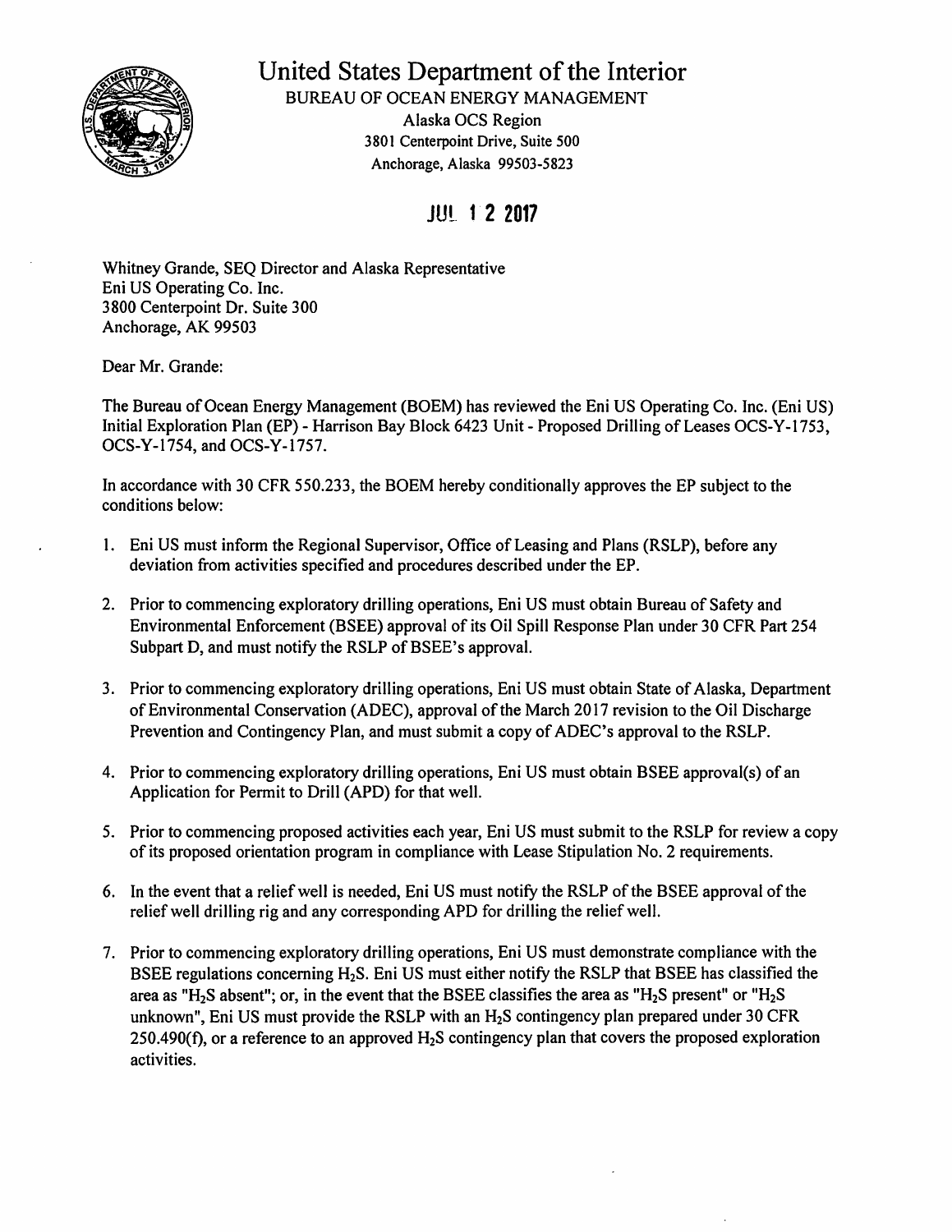- 8. Eni US must collect operations activity information and report to OCSE missions Inventory @boem.gov within 30 days after the end of each drilling season. The report must include facility and equipment fuel usage or hours of operation for each emission unit and the sulfur content of fuel deliveries. Alternatively, copies of the Facility Operating Report for the SID prepared for ADEC in compliance with State of Alaska air quality regulations may be submitted to the RSLP to satisfy this condition.
- 9. Eni US must provide the Regional Supervisor, Office of Resource Evaluation (RSRE), with copies of any requested well logs and reports associated with its NN01 and NN02 wells. These materials may include but are not limited to the following:
	- a. Well log data (open and cased-hole logs) including MWD, LWD, and wireline
	- b. Directional surveys
	- c. Velocity surveys (time/depth pairs) and detailed vertical seismic profile reports
	- d. Wireline formation tester data and logs
	- e. Drill stem tests and associated flow data
	- f. Mudlog data and related reports such as drilling reports
	- g. Paleontological reports and related information
	- h. Rotary sidewall, percussion cores and/or conventional core analyses and reports
	- i. Geochemical and/or PVT analysis of formation fluids
	- J. Any other well logs, reports, or related information requested by the RSRE or RSLP

For data format types and submission instructions, please contact the RSRE directly. The RSRE will approve the proposed submittal date of each log, report, analysis and other related information.

- I 0. Based on the size, timing, duration, and scope of the proposed operations, the lack of anticipated impacts from the proposed activities identified in BOEM's Environmental Assessment, and input received during consultation with the Alaska Eskimo Whaling Commission (AEWC) and the North Slope Borough (NSB), BOEM has determined that a site-specific monitoring program is not necessary for the first year of operations, and waives the requirements of Lease Stipulation No. 4 for that time period. At the end of the first year of proposed activities, BOEM will consult with the AEWC and the NSB to evaluate the possibility of extending the waiver. In the event that BOEM does not extend this waiver, Eni US must conduct Bowhead Whale Monitoring during the second year of operations.
- 11. Eni US must inform the RSLP if it signs a Conflict Avoidance Agreement (CAA) with the Alaska Eskimo Whaling Commission (AEWC) and submit to the RSLP a signed copy of the document prior to commencing proposed activities each year. Eni US must also submit to the RSLP documentation of any program it intends to conduct, or actions it intends to take, in order to implement the associated provisions, terms, and conditions of the CAA.
- 12. Pursuant to Lease Stipulation No. 5, Eni US must communicate to the RSLP any concerns expressed by the potentially affected communities during proposed operations and of any steps taken to address such concerns. Lease-related use will be restricted if the RSLP determines it is necessary to prevent unreasonable conflicts with local subsistence hunting activities.
- 13. Eni US must adhere to all mitigation measures included in the document entitled "Mitigation Measures" and Conditions" (copy enclosed).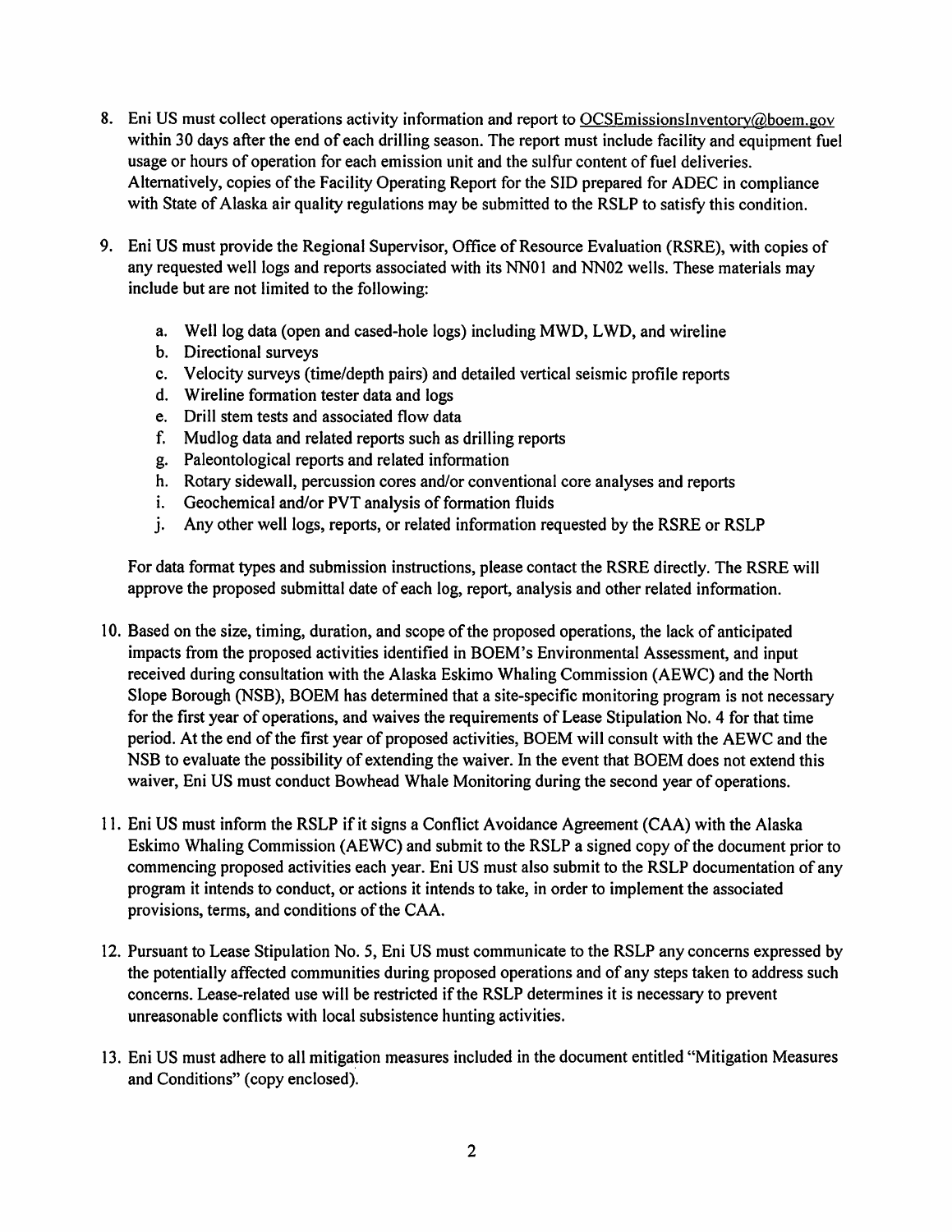The BOEM encourages active, thoughtful engagements with the tribal governments and nearby North Slope communities for purposes of establishing and maintaining positive relationships. This may include, but is not limited to, providing orientation of operations, sharing informational updates of activities, and/or taking part in cultural events and exchanges. The BOEM encourages its lessees to monitor subsistence activities occurring near their operations, and to consider local community members with traditional knowledge of the local environment and wildlife when filling any Protected Species Observer positions.

As provided by 30 CFR 550.284, BOEM will annually conduct a review of the activities conducted under the cond itionally approved EP and may require Eni US to submit updated information or revise the EP.

If you have questions, please contact William Ingersoll, Chief of Plans Section, at (907) 334-5224 or by email at william.ingersoll@boem.gov.

Sincerely.

David Johnston, Regional Supervisor Office of Leasing and Plans Bureau of Ocean Energy Management, Alaska OCS Region

Enc losure

cc: State of Alaska - Governor Walker Senator Murkowski Senator Sullivan Congressman Don Young Bureau of Safety and Environmental Enforcement, Alaska Region, Att: Kevin Pendergast Bureau of Safety and Environmental Enforcement, OSPD, Att: David M. Moore U.S. Fish and Wildlife Service, Alaska Region, Att: Greg Siekaniec U.S. National Marine Fisheries Service, Alaska Region, Att: James W. Balsiger U.S. Environmental Protection Agency, Region 10, Alaska Operations Office, Att: Diane Soderlund Mayor of North Slope Borough, Att: Mayor Harry Brower, Jr. Mayor of Utqiagvik, Att: Mayor Robert Harcharek Mayor of Kaktovik, Att: Mayor Nora Jane Burns Mayor of Nuiqsut, Att: Mayor Thomas Napageak, Jr. Native Village of Barrow, Att: President Thomas Olemaun Native Village of Kaktovik, Att: Mr. Matthew Rexford Native Village of Nuiqsut, Att: President Margaret Pardue lnupiat Community of the Arctic Slope, Att: President George Edwardson Alaska Eskimo Whaling Commission, Att: Mr. Harry Brower, Jr., Chair Arctic Slope Regional Corporation, Att: President Rex Rock, Sr. Kuukpik Corporation, Att: Mr. Lanston Chinn, CEO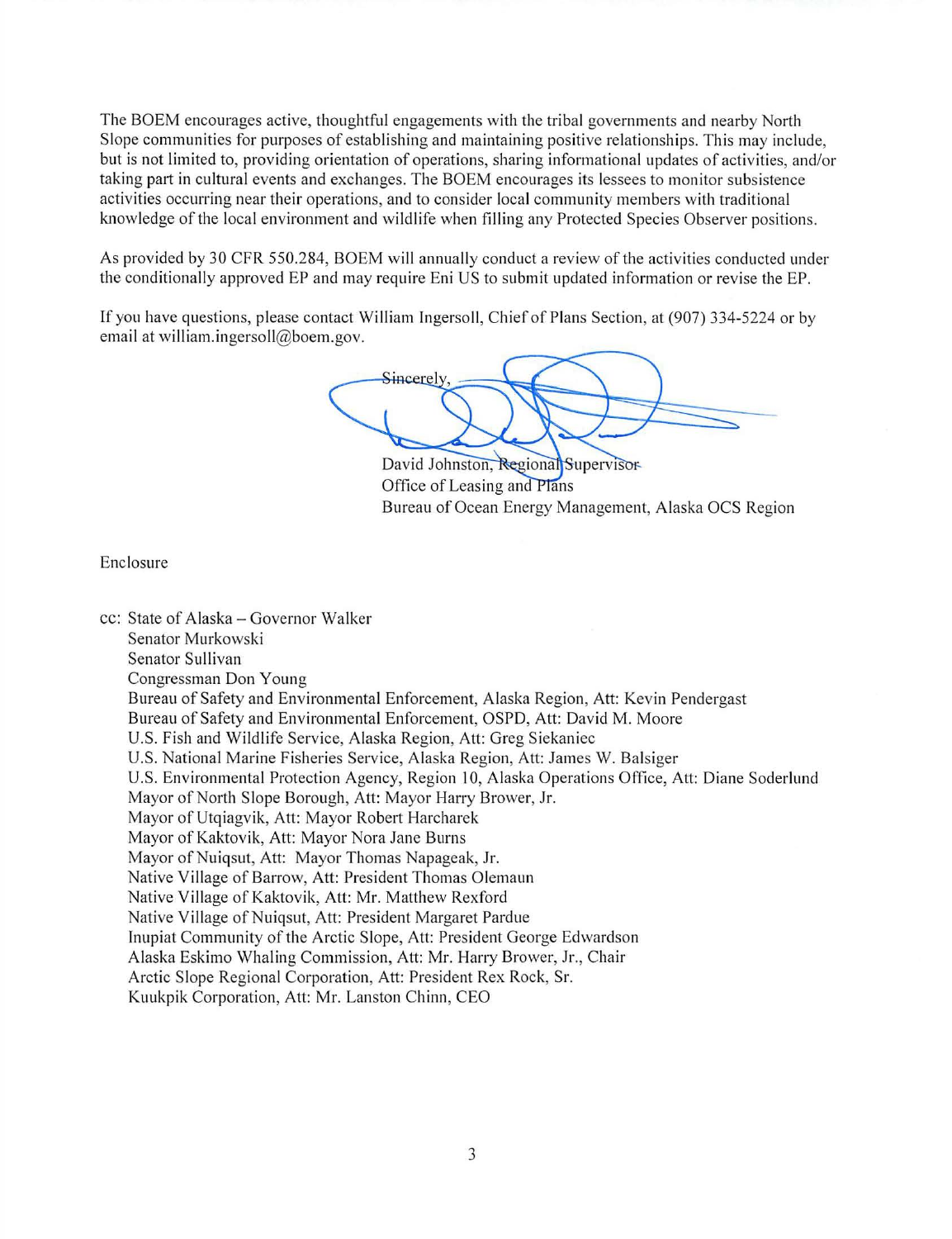## **Mitigation Measures and Conditions**

The following mitigation measures and conditions are derived from relevant provisions contained within the NMFS-issued Biological Opinion (2013 BO; April 2, 2013) and the USFWS-issued Biological Opinion (2012 BO: May 8, 2012).

- All vessels shall reduce speed to less than 10 knots prior to coming within 274 m (300 yards) of whales. The reduction in speed will vary based on the situation but must be sufficient to avoid interfering with the whales. Those vessels capable of steering around such groups should do so. Vessels may not be operated in such a way as to separate members of a group of whales from other members of the group. For purposes of this opinion, a group is defined as being three or more whales observed within a 500 m (547 yard) area and displaying behaviors of directed or coordinated activity ( e.g., group feeding);
- Avoid multiple changes in direction and speed when within 274 m (300 yards) of whales and also operate the vessel(s) to avoid causing a whale to make multiple changes in direction;
- Check the waters immediately adjacent to the vessel(s) to ensure that no whales will be injured when the vessel's propellers (or screws) are engaged;
- When visibility is reduced, such as during inclement weather (rain, fog) or darkness, adjust vessel speed accordingly to avoid the likelihood of injury to whales.
- A Protected Species Observer (PSO) must monitor the area around the SID for take of marine mammals by sound exposure, unless Eni can demonstrate that its operations would not subject this area to noise exceeding 120 dB. A PSO is also required on any vessel producing noise exceeding 120 dB.
- Eni US shall implement on its drilling rig lighting protocols aimed at minimizing the radiation of light outward from the exploratory drilling structure.
- Eni US shall minimize the use of high-intensity work lights on vessels. Exterior lights will only be used as necessary to illuminate active, on-deck work areas during periods of darkness or inclement weather; otherwise they will be turned off. Interior and navigation lights should remain on as needed for safety.
- Eni US shall report avian collisions with vessels or drilling structures within three days to BOEM and BSEE who will then provide these avian collision reports to the Endangered Species Branch Chief, USFWS, Fairbanks Fish & Wildlife Field Office (FFWFO) within 7 days. Minimum information for strike reporting will include species, date/time, location, weather, and identification of the vessel or drilling structure involved and its operational status when the strike occurred. Bird photographs are not required, but would be helpful in verifying species. The FFWO should be contacted regarding the recovery or transport of dead birds.
- Eni US shall obtain a USFWS Polar Bear Incidental Take LOA and a USFWS Polar Bear Intentional (Deterrence) Take LOA. Eni US must comply with the conditions of each LOA.
- Eni US shall notify BOEM, BSEE, and NMFS in the event of any loss of equipment that could pose a danger to marine mammals.